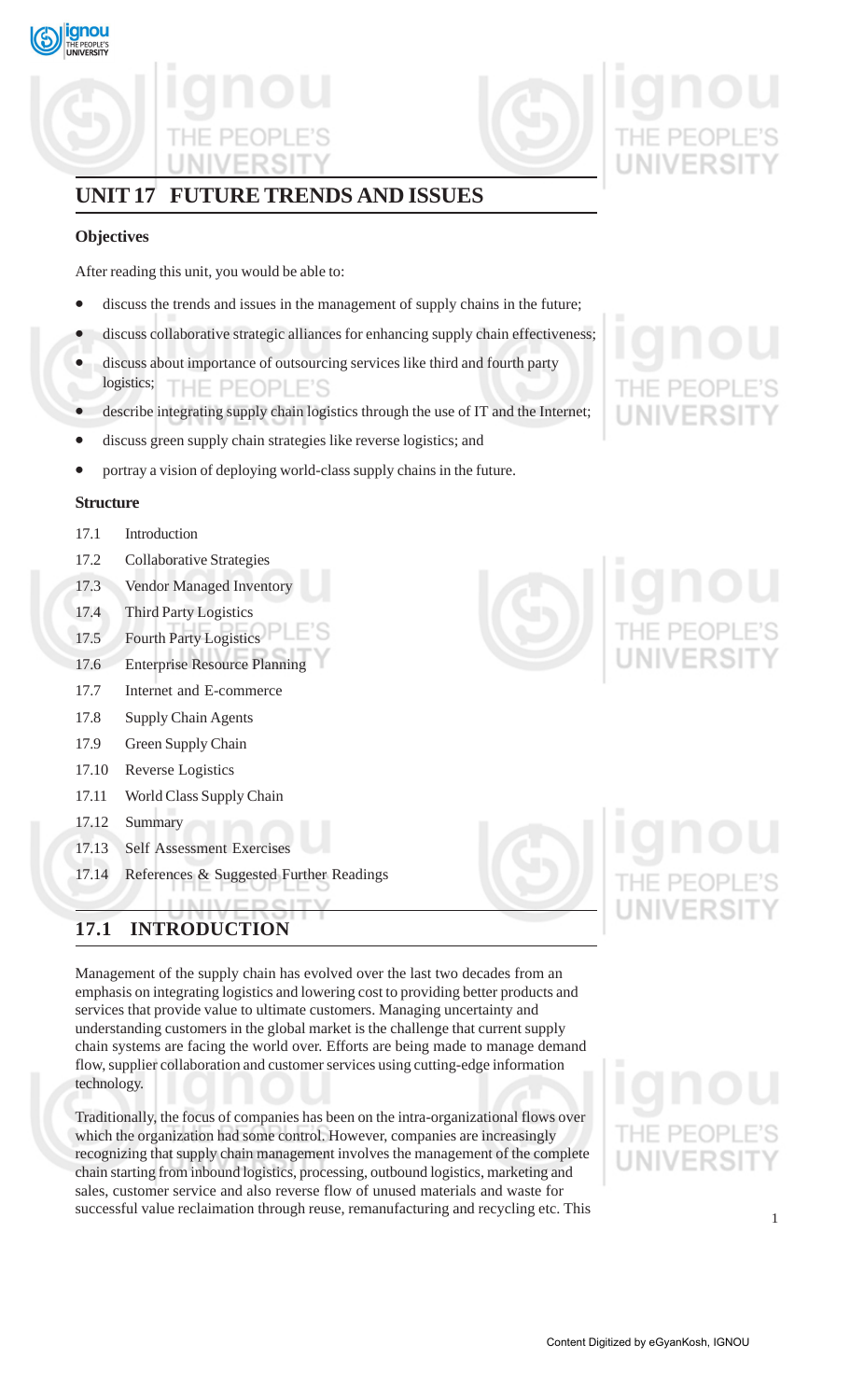

**Emerging Trends** involves a large and complex network of suppliers, transporters, manufacturers, distributors and customers. Successful supply chain flow requires synchronization of operations through effective collaboration among the various channel players.

> Organizations must provide world-class services to remain profitable and continue serving the society in an effective manner in the ever-changing and turbulent market space. The following sections are devoted to a discussion of the issues and trends that supply chains are likely to adopt in times to come.

## **17.2 COLLABORATIVE STRATEGIES**

In the future, supply chains must embark upon a collaborative strategy to manage demand flow and customer satisfaction through technology integration. Collaboration enables channel partners to jointly gain a better understanding of product demand flow and implement effective programs to satisfy customers through collaborative product development, synchronized production scheduling, collaborative demand planning and logistic solutions.

Effective collaboration among channel partners can help in aligning them to enhance the value of the integrated activities in the supply chain. This can contribute to faster product development through shared design development and modification documents. It can also contribute to synchronization of production and delivery schedules and smoothen the material flow process obviating inventory management problems. This can result in better capacity utilization, order fulfillment and customer satisfaction.

Down-stream collaboration with distributors, wholesalers and retailers can result in real-time flow of point-of-sales (POS) data across the supply chain. This can help in jointly formulating effective forecasting and replenishment schemes and smoothen demand variations along the supply chain. One of the crucial objectives of manufacturers is to meet in orders to reduce losses on account of inventory excesses or shortages. Collaborative forecasting strategy involving all channel partners can contribute to effective demand planning. Each partner in the supply chain should be able to plan demand based on a single, reliable source of demand data. However, this can be possible through seamless data interchange among channel partners.

Reducing channel inventory pileups by reducing demand irregularities in the supply chain is an issue of primary concern as it can lead to improved efficiencies and lower cost. This can be tackled through collaborative efforts made through strategic partnerships (SP) or strategic alliances (SA). Retailer-Supplier Partnerships (RSP), Vendor Managed Inventory (VMI) and Distributor Integration (DI) are examples of strategic alliances that can prosper through collaborative efforts. Such strategic alliances can help both partners by:

- Adding value to products through collaborative efforts.
- Improving market access.
- Strengthening operations by lowering costs and cycle times.
- Increasing technological strength and flexibility
- Enhancing strategic growth by pooling the combined expertise of partners
- Enhancing organizational competencies through mutual learning.
- Building financial strength by sharing costs and eliminating non-value added activities among partners.







2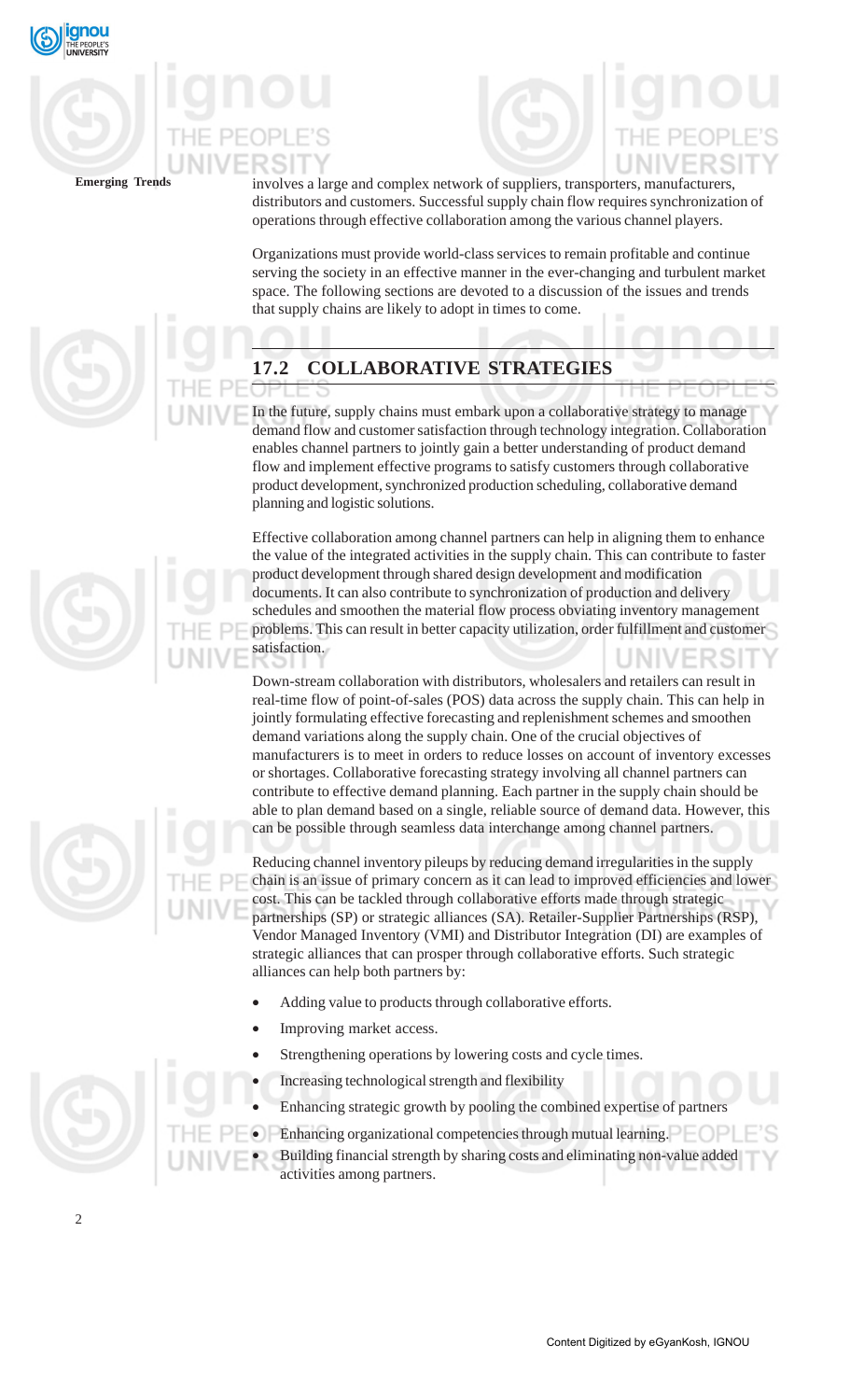



Collaboration can also enhance the logistics function in the supply chain. Transporters **Future Trends and Issues** can better organize inbound, inter-facility and outbound transportation to optimize capacity utilization. Collaboration with third party (3PL) and fourth party (4PL) logistics organizations can also enhance supply chain effectiveness. Sustainable supply chain configurations can be established by trading off cost, revenues, profits, market share and adaptability to new products and technologies through a collaborative approach.

## **17.3 VENDOR MANAGED INVENTORY (VMI)**

VMI has been recognized as an effective strategy for combating irregularities in the supply chain caused due to demand variability. In this system, the vendor plays an intermediate role between the manufacturer and the wholesaler/retailer. The vendor collects point-of-sales (POS) data from the wholesaler/retailer and accordingly plans their demand from manufacturers in order to manage the wholesaler's inventory. This eliminates the wholesaler's/retailer's need for dual buffering against customer demands on one hand and supply disruptions on the other. In fact, by adopting a process of just-in-time or continuous replenishment, the inventory can be reduced to a bare minimum, thereby lowering both risks and costs.

Vendors are in an excellent position to manage inventory for the wholesaler/retailer because they are a middle link in the supply chain and can track the needs both from the supplier's and the customer's ends. Since the supplier/vendor understands his/her own product better than anyone else, they can handle the replenishment needs of the retailer who has to otherwise keep track of numerous products. The buyers' role of creating purchase orders from sales and supply forecasts is eliminated as the vendor does handle this on behalf of the wholesaler/retailer. The buyers' role becomes one of assessing the recommendations made by the supplier and providing adequate aggregate data and insightful information while collaborating on sales/demand forecasts. Once VMI has been implemented, customers can benefit from 30 to 40 per cent reductions in inventory and 75 percent forecast accuracy.

When the supplier plays the role of a vendor, this strategy is called Supplier Managed Inventory (SMI). This is an offshoot of the Retailer-Supplier Partnership (RSP) that can be used to synergise the flow inventory between the retailer and the supplier. Accordingly, suppliers like Shell, a company manufacturing automotive lubricants etc., integrate customer's forecast, consumption data and inventory information to its own production and shipping capabilities for creating rolling production schedules. This reduces inventory-carrying costs in the supply chain. This way, besides managing the inventory, Shell does not need to pad its own inventory in anticipation of varying demands from its customers. This technique can in-turn be carried upstream to Shell's suppliers. Similarly, Shell's customers can now emulate the strategy and reap benefits accruing out of reduced inventory in the supply chain.

Implementing VMI or SMI can be difficult when the supplier starts accounting for the time and cost involved in managing the inventory. Some customers may not be using computers and may be reluctant to allow suppliers to manage their inventory, if it is a crucial business secret. Moreover, plant managers may be forced to stop production if they stock out and suppliers are not able to replenish them just in time.

However, these problems can be overcome with some patience in understanding customer's and supplier's inventory movement trends and building mutual trust. Since buyers are often trained not to disclose information related to their inventory, enough trust must be built to enable vendors and buyers to share inventory related information. Once inventory flows are understood, the initial implementation cost is well offset by recurring savings in inventory carrying costs and gains through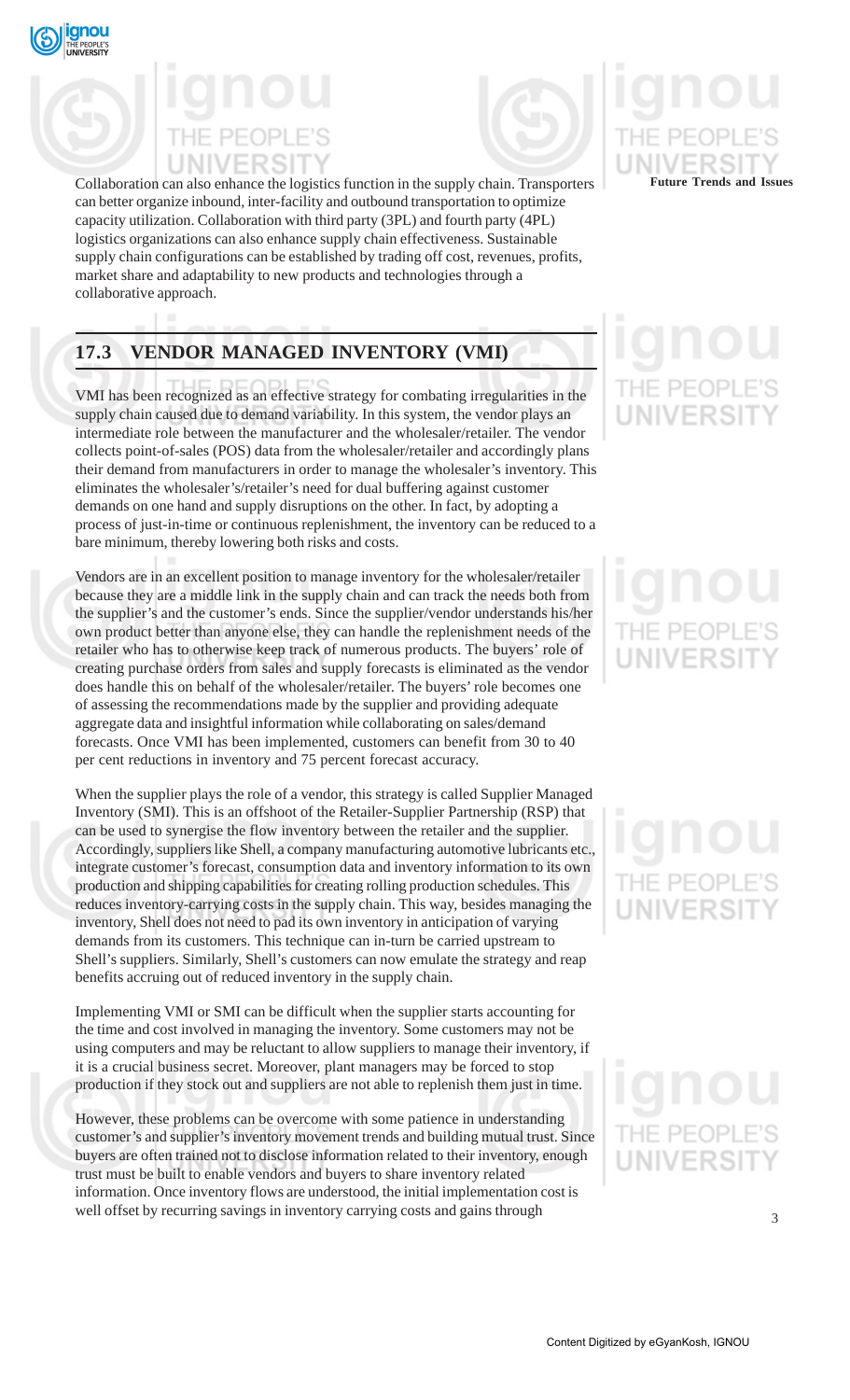



**Emerging Trends** optimum capacity utilization. For instance, Shell has reported returns of 10:1 on its investment on SMIs.

> Since data must be available on-line and is difficult to process manually, it is necessary to use computers if this strategy has to be successfully implemented. Often, suppliers can provide customers with computer hardware and easy-to-use software in order to obtain real-time customer's inventory status that is crucial for preparing rolling production forecasts and schedules. VMI or SMI can also be offered to customers as a value added service and can help in locking-in customers. Once this cost-effective strategy is in place, all channel partners are able to reap rich dividends and extend the strategy to other parts of the supply chain. Third party and fourth partly logistics form some of the other collaborative efforts being evolved towards effective management of supply chains.

## **17.4 THIRD PARTY LOGISTICS**

Third-party logistics (3 PLs) is the use of an outside company to perform all or part of the company's materials management and product distribution functions. The competitive advantage for any company is to focus on their core competencies, and let the 3PL firm handle those supply chain functions in which they specialize. In order to provide truly value-added services, 3PL firms must interact with customers to understand their needs and then adjust their offerings to meet them.

It is obvious that companies can parcel out numerous supply chain processes to entities that specialize in the efficient performance of those processes. Outsourcing a wide array of supply chain processes can generate greater value across the entire supply chain because specialized firms performing the selected processes enjoy a level of expertise and leverage, that would not be available to manufacturers, wholesalers or retailers. Transportation, warehousing, order processing and fulfillment, packaging, labeling, and bill payment are some of the key processes that can be outsourced to specialist firms called third-party logistics firms, or 3PLs. If these firms are efficient and effective, then the entire supply chain can benefit from improved capacity utilization, enhanced service levels and lower costs.

3PLs can provide technological and other flexibility to client companies. For instance, channel partners may need to change their technology for implementing quicker systems. Similarly, they may have changing needs for warehousing and transportation facilities. Such changing demands can be easily taken care of by third-party logistics companies.

Customers of 3PL companies look for four dimensions of value to be derived from outsourcing a process to a 3PL firm. These values include trust, information, capital utilization and cost control. The 3PL's customer orientation, level of specialization, asset ownership status and the price at which the service is offered form some of the main issues that a client will consider while selecting an appropriate service provider.

3PL companies must provide reliable services and solve channel problems so that smooth flow of goods and information can take place. This helps customers to trust 3PL companies.

3PLs can create value for their customers in the accuracy, quality and timeliness of the information that they provide their clients, different channel partners and to ultimate customers. This information can be electronically integrated into the customer's MIS for direct access.

3PLs can help customers reduce inventory and fixed assets, such as buildings and equipment. This leads to better utilization and financial returns on both working and





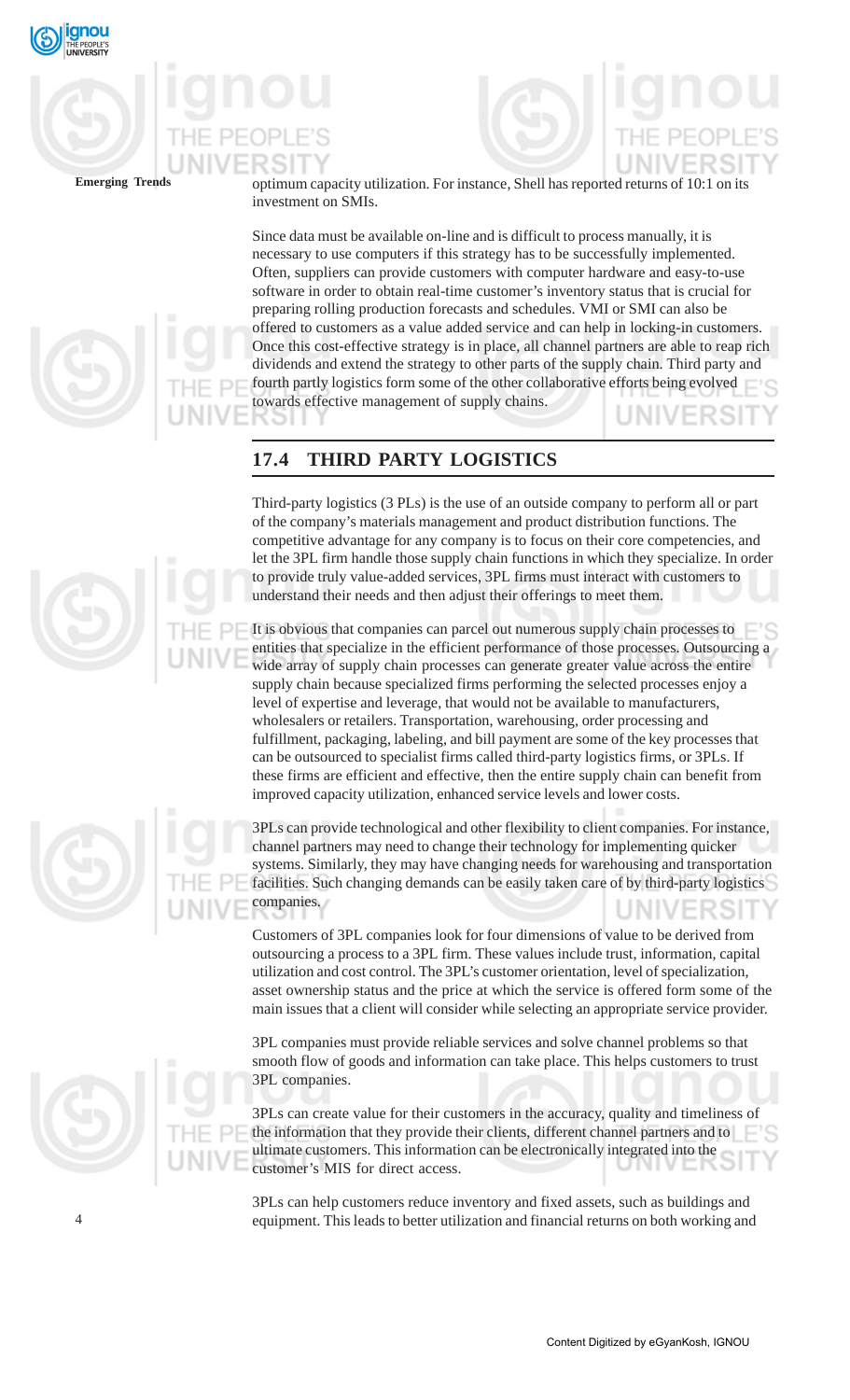



fixed capital. Although capital utilization is important to 3PL customers, reduction of supply chain costs and sharing the savings with customers is probably the most visible (though not the most important) value.

Each supply chain will have firms with different levels of expertise and 3PL must customize their services according to their clients' expectations. Firms using 3PL services are seeking performance levels where the overall net benefits exceed the amount paid to the 3PL. Improving service-related benefits also produces value, particularly when combined with the reduction of logistics costs. Many CEOs now see this value as critical to business survival.

An important contribution of the 3PL is providing the leverage that its customers cannot generate by themselves via the provision of information, cost reduction activities, service enhancements, or better asset utilization. In addition, by becoming more integrated into its customer's operations, the 3PL will be able to recognize and understand changes in the logistic needs of the customers.

An important disadvantage of third party logistics for companies is the loss of control faced by the company due to out sourcing a particular function. Engaging reliable 3PL service providers can offset this problem. Moreover, 3PL companies can assure their clients of their reliability by integrating their activities seamlessly with latter's operations. Painting clients' logos on transport vehicles etc. can signify close integration between the client and the 3PL service provider.

All channel partners must be successful if meaningful and lasting value is to be achieved. This requires open communication and collaboration. If any element in this supply chain relationship is neglected, the chain is broken and the value is lost.

## **Activity 1**

Explain how a company can select a third party logistics (3PL) firm on the basis of

- 1) Customer orientation
- 2) Level of specialization
- 3) Asset ownership status
- 4) Price of the service

...............................................................................................................................

### **Activity 2**

Which of the above criteria is most important for a company manufacturing fast moving consumer goods (FMCG)? Why?

............................................................................................................................... ............................................................................................................................... ............................................................................................................................... ............................................................................................................................... ............................................................................................................................... ...............................................................................................................................



## **UNIVERSIT**

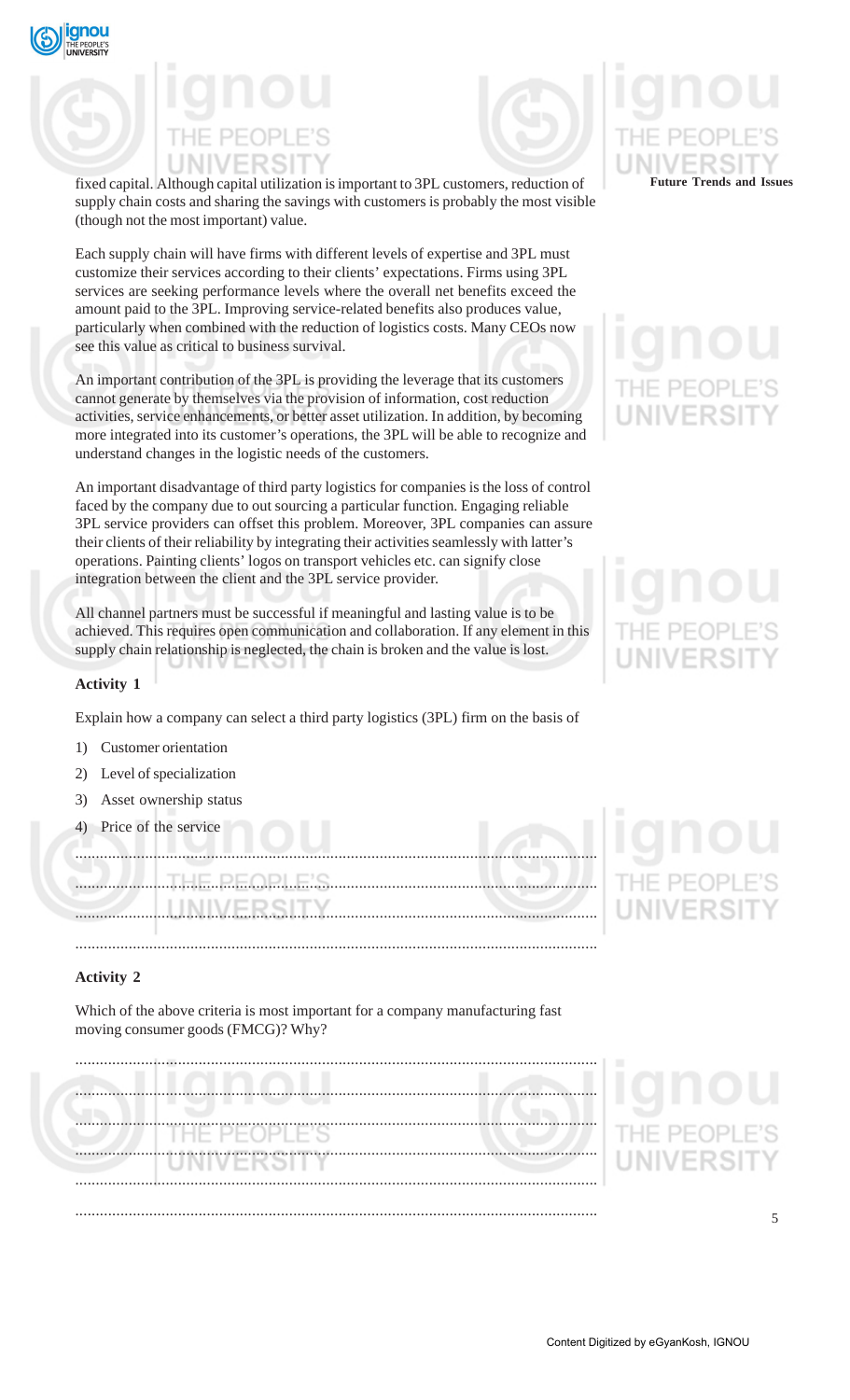



**Emerging Trends**

## **17.5 FOURTH PARTY LOGISTICS**

The term "fourth-party logistics provider" is a trademarked term owned by Andersen Consulting. It refers to the evolution in logistics from suppliers focused on warehousing and transportation (third-party logistics providers) to suppliers offering a more integrated and value added solution. Among other services, fourth-party logistics providers include supply chain management and solutions, change management capabilities, and value added services as part of their offering. A 4PL company delivers a comprehensive supply chain solution and adds value by influencing the entire supply chain.

A 4PL leverages a full range of service providers (3PLs, IT providers, contract logistics providers, call centers, etc.) along with the capabilities of the client and its supply chain partners. The 4PL acts as a single point of interface with the client organization and provides the management of multiple service providers through a teaming partnership or an alliance. A 4PL adds value to the entire supply chain, through reinvention, transformation, and execution.

**Reinvention** implies synchronization of supply chain planning and execution activities across all supply chain participants. This is achieved by:

- Leveraging traditional supply chain management skills,
- Aligning business strategy with supply chain strategy, and
- Creatively redesigning and integrating the supply chains of the participants.

**Transformation** efforts focus on specific supply chain functions including sales and operations planning, distribution management, procurement strategy, customer support, and supply chain technology. This is done by:

- Leveraging strategic thinking and analysis,
- Process redesign, organizational change management, and
- Technology to integrate the client's supply chain activities and processes.

**Execution** of the supply chain integration strategy leads to increased revenue, operating cost reduction, working capital reduction, and fixed capital reduction while traditional approaches tend to focus only on operating cost reduction and asset transfer.

Revenue growth and customer satisfaction are driven by enhanced product quality and product availability due to the elimination of stock-outs and 'ship-complete'. Dramatic customer service improvements can be attained as the 4PL focuses on the entire supply chain and is not limited to increasing efficiencies associated with warehousing and lowest-cost transportation. Operating-cost reductions are driven through operational efficiencies, process enhancements and procurement savings. Savings are achieved through the complete outsourcing of the supply chain function instead of only a few components as in the case of a 3PL solution. Savings are also achieved due to the economies of scale that accrue due to the large size of the operations involved in the entire service chain.

Synchronization of supply chain activities by channel partners leads to operating-cost reductions and a lower cost of goods sold, due to integration of processes, and improved planning and execution of supply chain activities.

Technology is proactively used to manage order and inventory movement throughout the pipeline, thereby minimizing the amount of inventory required, and increases item





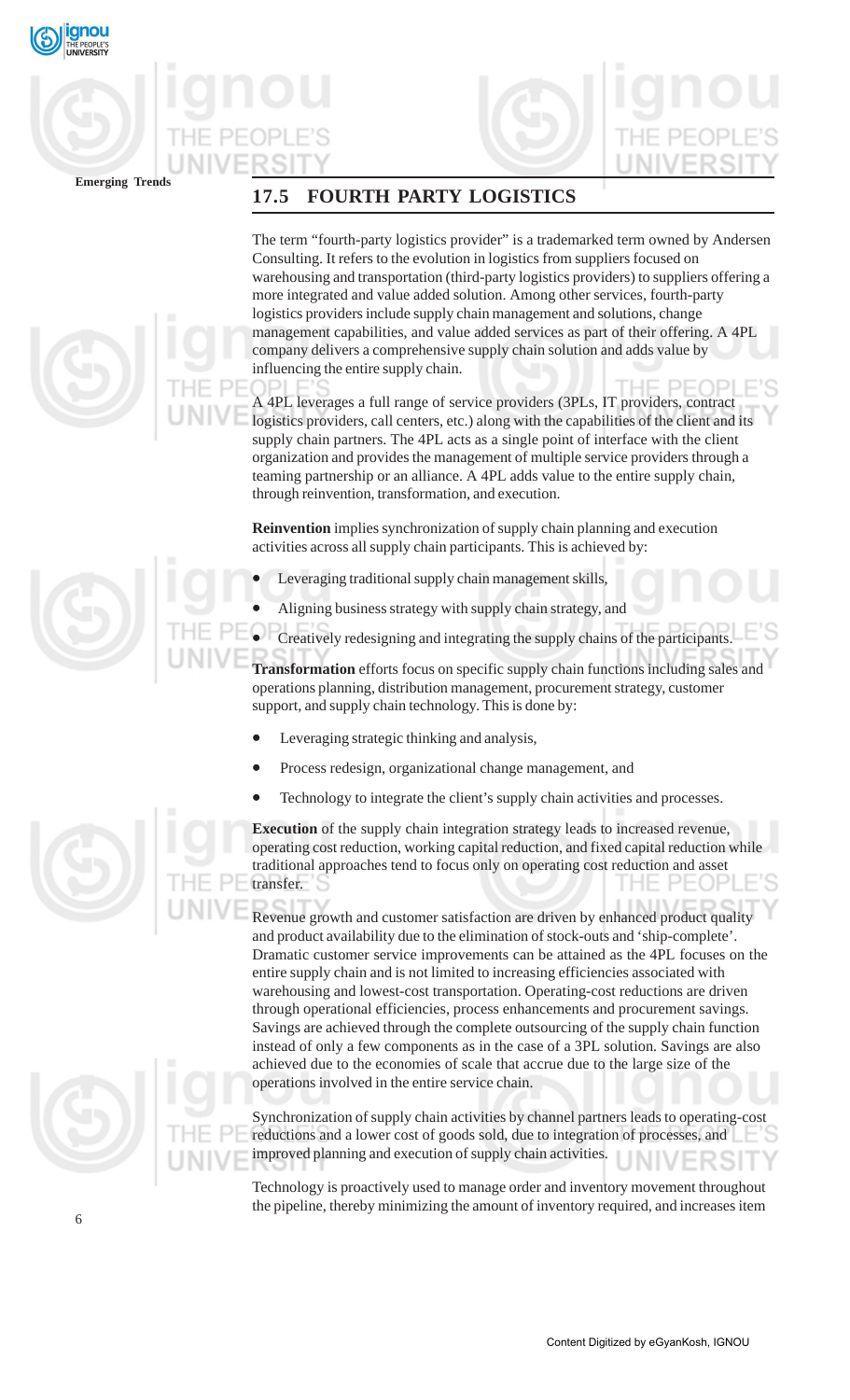



availability to reduce cycle times. Thus, working-capital reductions can be realized through inventory reductions and reduced "order to cash" cycle times. Fixed-capital reductions result from capital asset transfer and enhanced asset utilization. 4PL's can undertake the ownership of physical assets, thus freeing up assets held by various companies that form part of the supply chain. This allows the client organization to invest in its core competencies like research and design, product development, marketing and sales, etc.

A 4PL can use any of the three operating models to deliver supply chain solutions.

- 1) A partnership can be forged between the 4PL organization and a third-party service provider to market supply-chain solutions that capitalize on the capabilities and market reach of both organizations**.** The 4PL provides a broad range of services to the 3PL including technology, supply chain strategy skills, capability to go to market, and program management expertise.
- 2) The 4PL can operate and manage a comprehensive supply chain solution for a single client. This arrangement encompasses the resources, capabilities, and technology of the 4PL and complementary service providers to provide a comprehensive integrated supply chain solution that delivers value throughout a single client organization's supply chain components.
- 3) As a supply chain innovator, a 4PL organization can develop and run a supply chain solution for multiple industry players with a focus on synchronization and collaboration. The formation of industry solutions provides the greatest benefits; however, this model is complex and can challenge even the most competent organizations.

The 4PL service provider needs to possess a comprehensive set of skills to effectively deliver an integrated supply-chain solution. These include:

- Availability of a large body of trained supply chain professionals, global capabilities, reach and resources.
- Ability to manage multiple service providers.
- Ability to transition clients' employees and other assets smoothly to the new 4PL environment.
- Strong relationship and teaming skills.
- Delivery of world-class supply chain strategy formulation and business process redesign. THE PEOPLE'S
- Strength in integrating supply chain technologies and outsourcing capabilities.
- Understanding of organizational change issues.

Fourth Party Logistics is the next generation of supply chain outsourcing. Supply chain activities are information-rich, complex and increasingly global. At the same time, technology and e-enabled capabilities are racing ahead. To enable a firm to capture all the benefits of supply chain collaboration and synchronization, a new generation of integration must be deployed, which is currently beyond the capabilities of traditional outsourcing methods.

### **Activity 3**

Illustrate with examples, the three models that a 4PL company can adopt to deliver supply chain services.  $\Box$   $\Box$   $\Box$ 

............................................................................................................................... ............................................................................................................................... ...............................................................................................................................

# **Future Trends and Issues**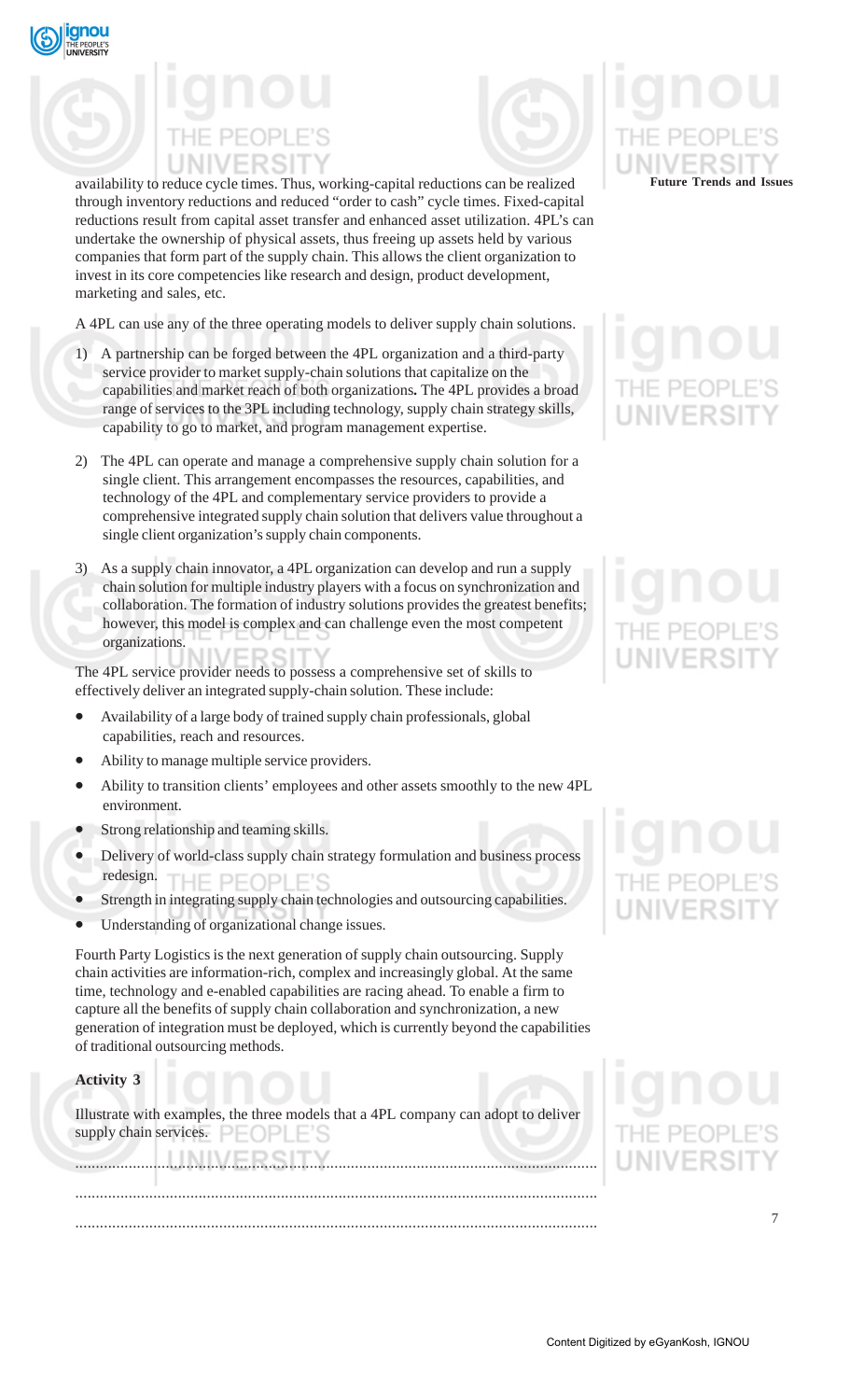





Information technology (IT) has an ever-increasing role to play in providing fully integrated supply chain management solutions that incorporate supply chain configuration, demand planning, logistics and warehouse management. The contribution of IT has become imperative for capturing point-of-sales (POS) data and calculating near-accurate demand forecasts. For instance, Modi Xerox uses IT to reduce their cash-to-cash cycle time through fast flow of order/demand data and their execution through shipment and delivery/installation confirmation. Various solutions are available ranging from enterprise resource planning (ERP) tools to Internet based e-commerce opportunities. Some of these tools are discussed in the following sections.

Enterprise resource planning (ERP) tools are capable of capturing data and automating financial, inventory and customer order tracking tasks. ERP systems utilize a single data model and have an established set of rules for accessing data. Although this is possible within an organization, more complex systems like electronic data interchange (EDI) are required for accessing data from various databases strewn along the entire supply chain.

EDI consists of a communications standard that supports inter-organizational electronic exchange of common business documents and information. It represents a cooperative effort between buyer and seller. They can become more competitive by streamlining the communication process through the elimination of many steps involved in traditional information flows. The basic components of an EDI system includes:

- 1) A standard set of rules for formatting and syntax agreed upon by the user in the network like the American National Standards Institute (ANSI) standards.
- 2) Software that can translate company specific database information into EDI standard format for transmission.
- 3) A mail service responsible for the transmission of the document usually through its own network or a third party value-added network (VAN).

Hence, the EDI involves three basic processes:

1) Collecting and receiving data from application programs in different computers,

2) Converting data from application program formats to standard format for transmission over the network and reversing the same at the user end, and 3) Transmission of data between clients on the network.

For instance, a typical EDI inventory replenishment process could consist of the following steps:

- 1) The buyer's (customer's) computer maintains a real-time inventory of each product using automated technologies like bar-code readers.
- 2) It generates and delivers a predetermined purchase order to the supplier when the inventory is reduced to the re-order level. The information is simultaneously transmitted to accounts payable, warehouse and invoice files.

3) The supplier's computer translates the purchase order into its own format and automatically sends an acknowledgement to the customer.  $\Box$   $\Box$   $\Box$   $\Box$   $\Box$ 

4) A shipping note is electronically created with the fulfilled order and is sent to the customer. Upon receipt of the consignment, the receiver creates an electronic receipt notice that is sent to accounts payable and the supplier.

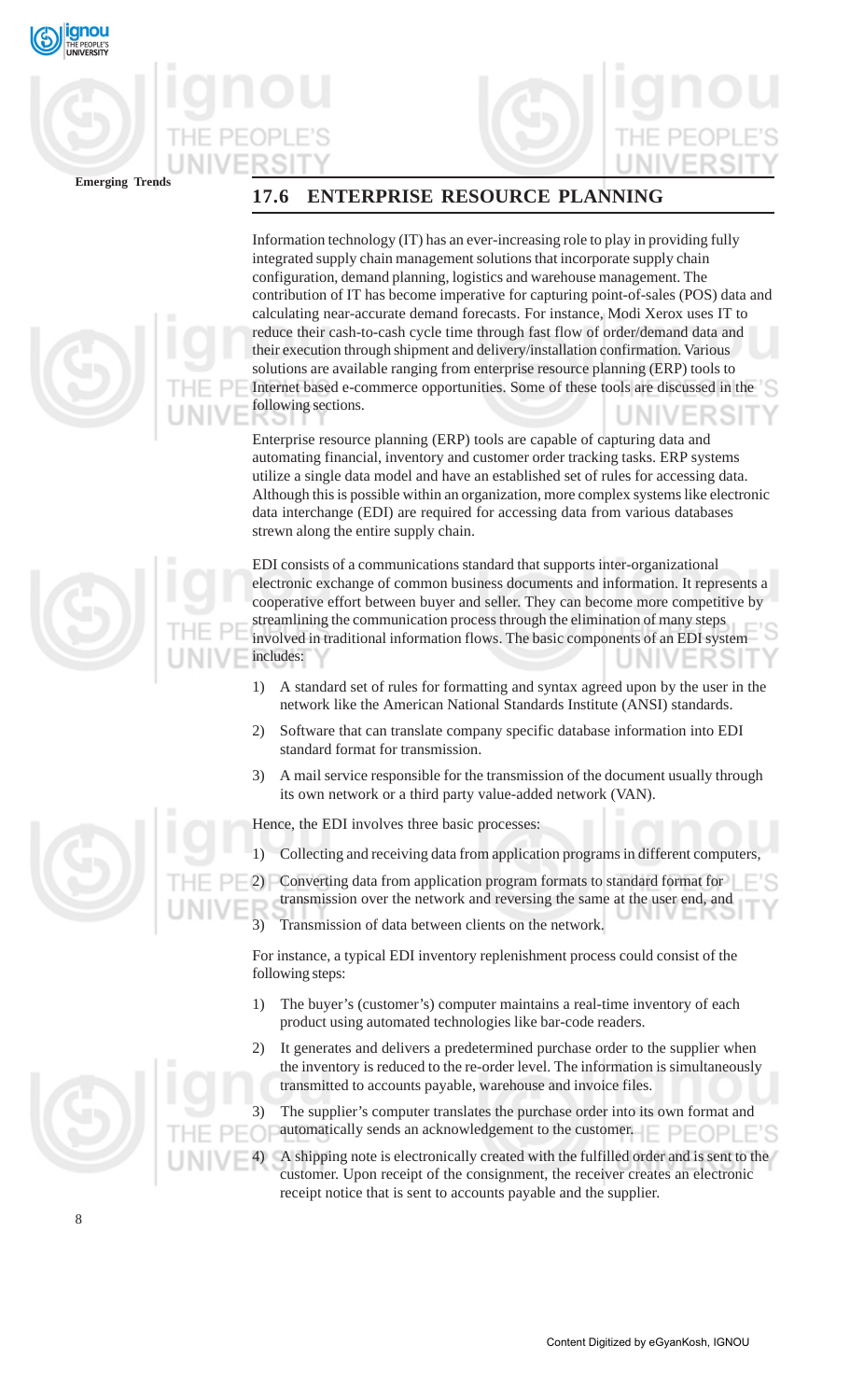



- 5) An invoice is then generated at the supplier's end and sent to the customer where the purchase order, receipt notice and invoice are automatically reconciled and a payment authorization is created and sent to accounts payable.
- 6) On receipt of this authorization, payment is transmitted electronically from the customer's bank to the supplier's bank.
- 7) An electronic remittance advice is sent to the supplier and upon receipt, this information is translated into accounts receivable and the buyer is given credit for payment.

This process requires manual data entry at only three instances and reduces paperwork drastically, thereby increasing the efficiency of the supply chain. However, a significant investment has to be made by companies to implement EDI and use VAN services. Due to excessive automation, collaboration is usually not possible, thereby alienating business processes from the EDI process. In order to overcome the difficulties that arose due to the use of EDI, companies, more recently, have started using the Internet for integrating and exchanging information across the supply chain.

## **Activity 4**

Illustrate how EDI can help information flow for replenishing the inventory held by a wholesaler stocking consumer durables.

| /   \   \         \ \ |  |
|-----------------------|--|
|                       |  |
|                       |  |

## **17.7 INTERNET AND E-COMMERCE**

In the concluding years of the last decade, the Internet, World Wide Web and electronic commerce (e-commerce) have grown extensively due to their open standards, rapid adoption, low cost and graphical user interface. Companies like FedEx, and Cisco have used the Internet to communicate with channel partners and maintain customer relationships. The Internet can be used for communicating information, accessing databases and automating transaction processing.

The Internet can benefit a supply chain in the following ways:

- 1) Enhance collaboration among partners for quick product development, logistics and marketing.
- 2) Help channel partners to log into each other's ERP systems and data warehouses for receiving real-time transaction processing data. It can enable online and real-time receipt of downstream demand signals for accurate forecasting, inventory management and synchronizing production schedules. This can enhance capacity utilization and reduce channel blockages.
- 3) Reduce the time and cost of communicating, thereby enhancing customer service quality and customer relationships. Also helps in receiving valuable customer feedback for measuring supply chain effectiveness.
- 4) Increase the capability of reaching out to new customer segments and markets.
- 5) Purchase orders and shipping notices etc. can be received using the Internet.
- 6) Enables shipment tracking and tracing facilities thereby reducing uncertainties and ensuring better customer support.

# **Future Trends and Issues**

## IF PFOP

## UNIVERSIT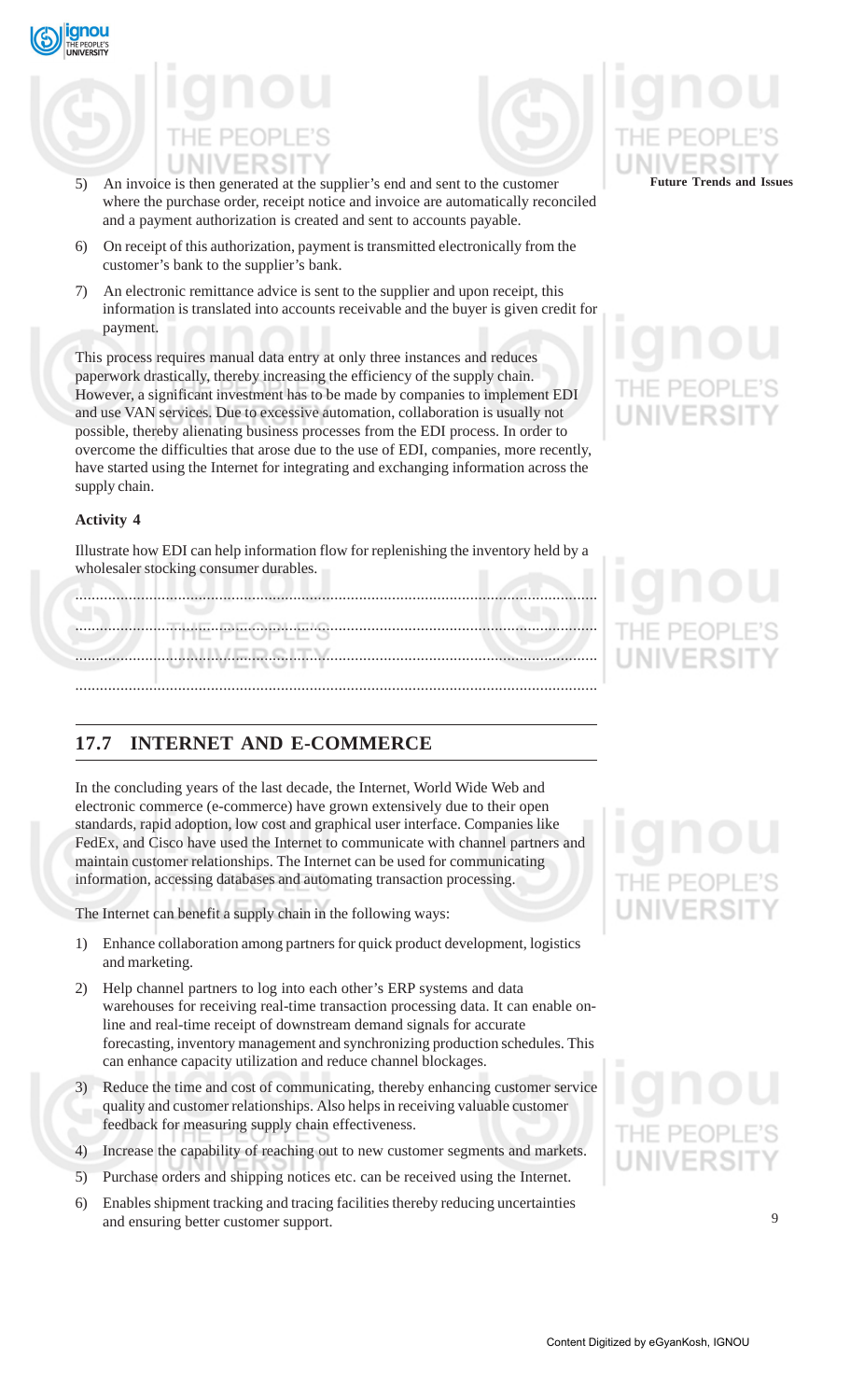

- 
- Emerging Trends 7) Smoothen and speed up order processing by integrating order requests and availability modules thereby helping to send order confirmation, calculate lead times and shipment dates. Vendors, suppliers and manufacturers can be alerted about received orders. Payment can be routed via the Internet in the form of secure money transfers.
	- 8) Duplication and paper use can be minimized and limited to legal requirements.
	- 9) Increases the visibility of the supply chain and enhances operational transparency. All partners are able to conduct business on a level playing field and are not at a loss due to lack of information.

10) Enhance organizational competitiveness through quick product development and marketing, enhanced responsiveness to customer requirements leading to customer satisfaction, and lowering costs through synchronized production, channel efficiencies and process innovations.

Channel partners can use the Internet to create a customer-centric supply chain. This requires clear vision, strong planning and technical insight into the Internet's capabilities.

The Internet is being increasingly used in order to bring the supplier and customers closer using the electronic media. This form of business over the electronic medium is popularly known as e-commerce. E-commerce proceeds through the following four stages:

- 1) Web presence
- E-trading
- Data delivery, and
- 4) Automation

**Web presence** involves uploading relevant information on a server hooked on to the world-wide-web that allows browsing and downloading information anywhere and from any computer. Besides, company and product related information the web site should be good in appearance, be easy to use, allow search facilities within the web site, contain contact information and allow users to provide feedback for improvement and customization. It should also contain necessary links to useful information both related to the company and outside it.

**E trading** involves using the company's web site on which product features are displayed. The web site should have features that allow customers to compare and see product previews, place orders, track their delivery and make payments. It should also allow them to provide suggestions, feedback and complaints. It should allow them to ask for after sales service and facilitate return of goods if desired. This stage is known as the e-commerce stage.

**Data delivery** implies updating and delivery of information related to the customer on the latter's computer. This includes updating customer's inventory data, and generating re-order alerts based on the information of inventory on-line from various sources. In this way, the supplier and customer's data are integrated to assist the customer in taking decisions regarding the supply chain.

All processes related to order placement and fulfillment between the supplier and customer are tightly integrated at this stage. Vital real-time information, like product rates, is available on the customer's computer enabling it to support complex decisions like vendor selection, etc.





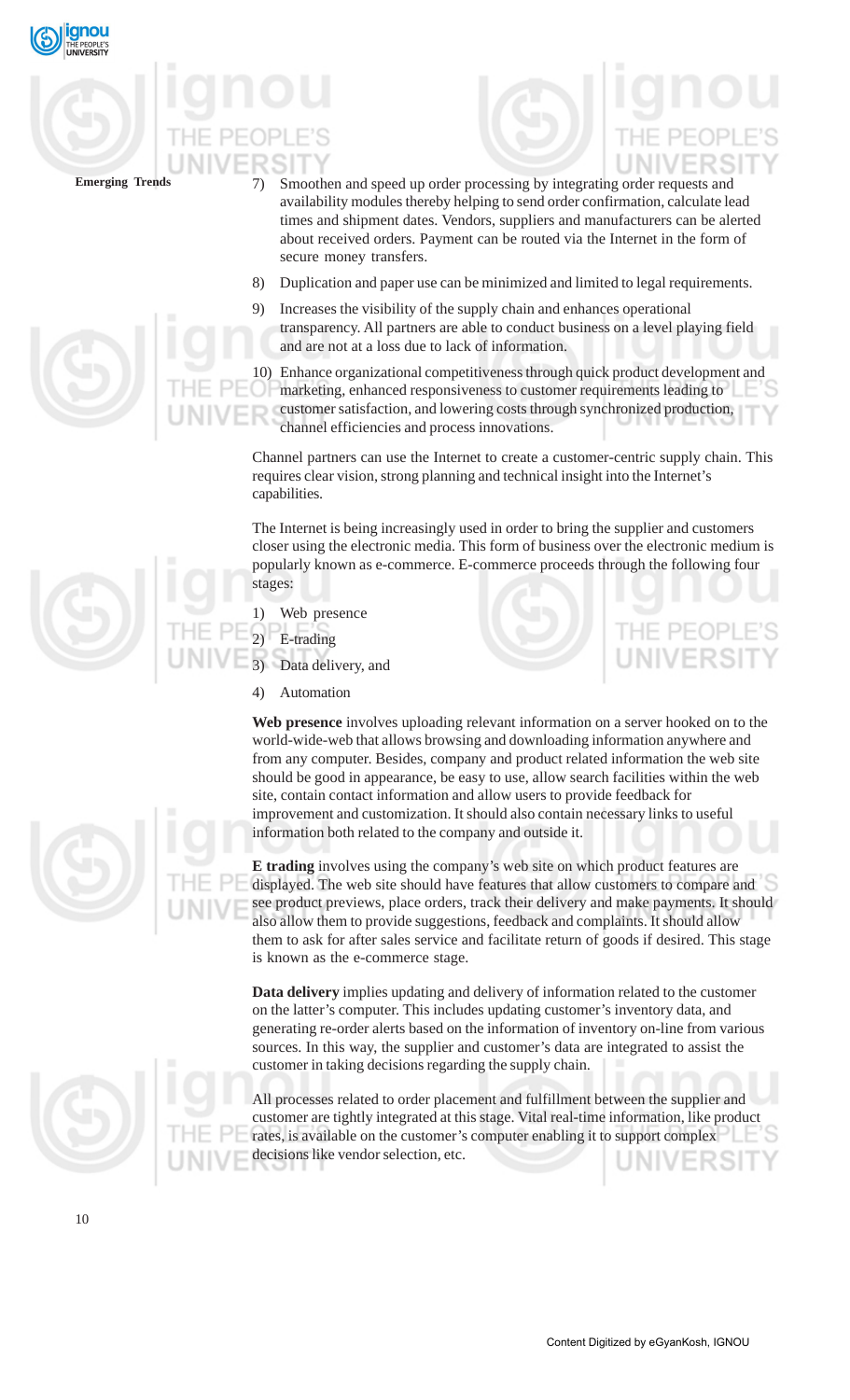## **17.8 SUPPLY CHAIN AGENTS**

Software agents are being developed to be deployed by companies on the World Wide Web to gather necessary information and initiate action by themselves. *Intelligent agents* are software entities that can carry out operations on behalf of a user or another program, with some degree of independence or autonomy while using some knowledge or representation of the user's behavior, goals or desires. COOL (COOrdination Language), Java, KQML (Knowledge Query & Manipulation Language), Telescript and Tcl (Tool Control Language) are some of the computer languages being used to create agents, define their jobs and establish coordination protocols for communication and collaboration among multiple agents.

Some of the supply chain activities that e-Agents can take up include:

- **Trading:** e-Agents can collect required information on behalf of the supplier/ customer by contacting them and conducting a variety of online business transactions and functions including negotiations. It has been widely felt that human negotiation performance falls significantly short of optimal performance in real life while e-agent driven negotiations can offer significant benefits.
- **Brokering:** e-Agents can find information about products, sellers and prices, while providing privacy and protection. They can be instrumental in validating purchasers' credit, billing, accounting, etc.
- **Auction**: e-Agents can help potential bidders search for specific auction items on the internet, automatically update the latest item bid prices and notifying users when an auctions closes.
- **Coordination:** e-Agents can contact supply chain partners and conduct teleconferences etc.
- **Managing Customer Relationships:** e-Agents can facilitate on-line search and customer query handling.

In a nutshell, e-agents can act as smart assistants performing complex and collaborative tasks. They reduce the amount of human-computer interaction. This can lead to considerable saving in time and cost for every partner in the supply chain. e-Agents can help channel partners collaborate and manage the supply chain to enhance customer satisfaction and reduce operational costs.

## **17.9 GREEN SUPPLY CHAIN**

Green supply chain involves the management of materials and resources from suppliers to manufacturers, service providers to customers and back while protecting and conserving the natural environment.

A green supply chain involves the implementation of appropriate strategies to reconcile the supply chain to environmental protection and conservation on a sustainable basis. Waste minimization and elimination of inessential non-value added activities is one of the most important strategies towards a green supply chain. Process wastage decreases efficiency and lowers productivity. Reduced output and blocked inventory decreases profitability and growth thereby making the business process unsustainable in the end. Such business processes ultimately end up firing fuel and energy without delivering value to the society.

Another important green strategy is to automate processes by using the electronic media as far as possible. This reduces paper work, and eliminates non-value added activities involved in filing, storing, maintaining and retrieving documents.

**Future Trends and Issues**



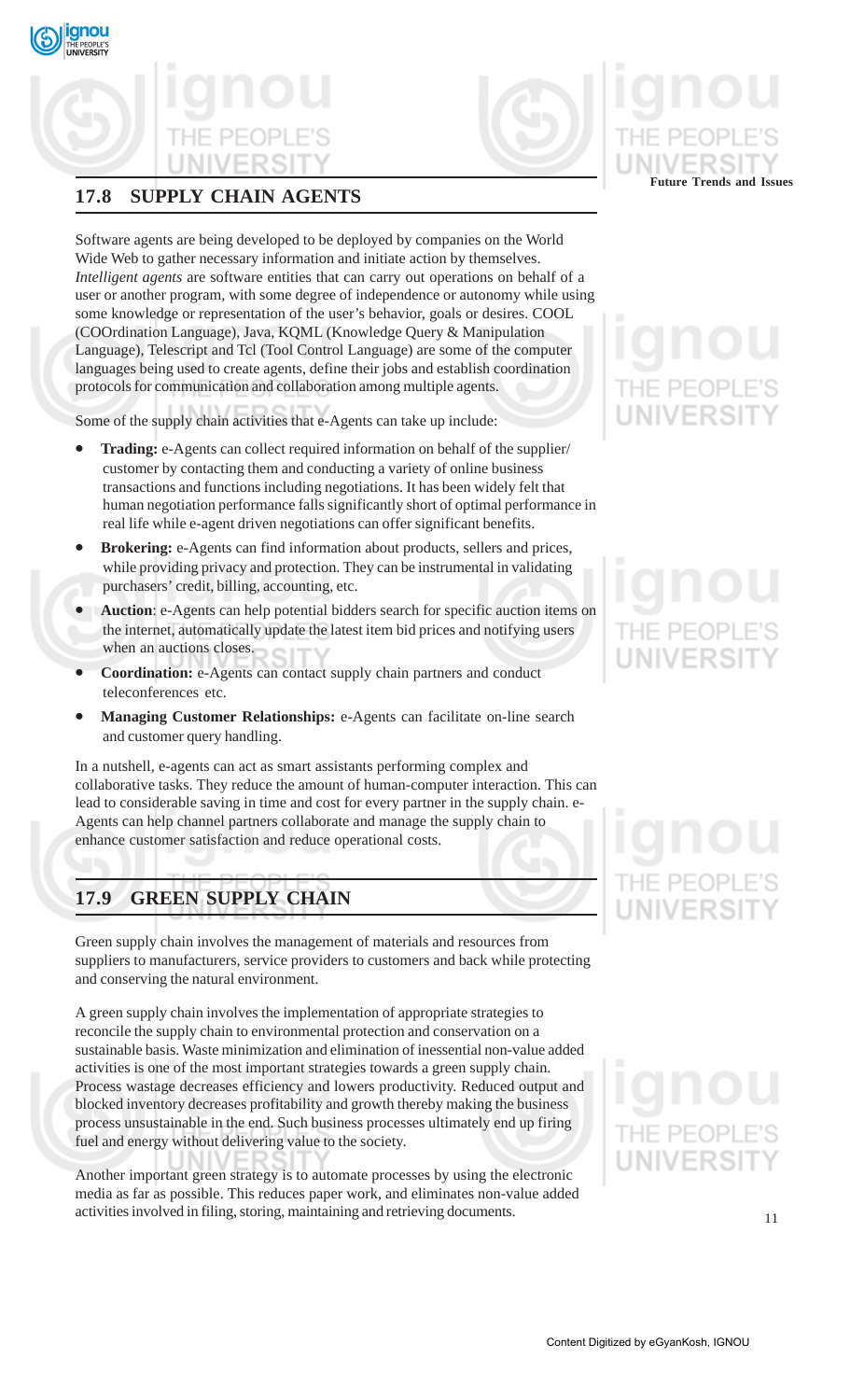

**Emerging Trends** Usage of materials must be limited to the extent required. Excessive trimming and disposal of partially filled containers of materials is both wasteful and environmentally harmful. Wastage can take place when materials or goods are unnecessarily stored before they can be used. Just-in-time delivery and usage of materials can reduce the wastage that can occur during multiple storage and handling.

> While preventing and eliminating waste would be the best policy, some waste is inevitable at the customer's end in the form of used containers, packaging etc. Recycling these materials helps to use them once again thereby reducing their role in environmental pollution. The process of recycling, renovating and reusing materials can be undertaken through a separate supply-chain channel, collectively termed as reverse logistics.

## **17.10 REVERSE LOGISTICS**

Reverse Logistics is the process of moving goods from the ultimate customer to another point, for extracting value that is otherwise unavailable, or disposing them properly. Goods returned to the supplier may be in the form of:

- **Manufacturing returns** from the production floor consisting of products having unsatisfactory quality or left over materials
- **Commercial returns** arising out of contracts for taking back obsolete stocks short-life products

Product recalls arising out of the detection that defective products have been released in the supply chain

- **Warranty returns** of defective products under warranty
- **Service returns** of products for servicing
- **End-of-use returns** for re-manufacturing or re-cycling
- **End-of-life returns** for appropriate disposal

Reverse Logistics activities include the following activities:

- Processing returned products
- Recycling packaging materials and reusing containers
- Reconditioning, remanufacturing and refurbishing products
- Disposing obsolete equipment
- Reuse or disposal of hazardous materials
- Asset recovery

Reverse logistics is a part of the closed-loop supply chain as depicted in Figure 17.1. The reverse logistics parts of the supply chain starts with collection of returned goods or refuse which then pass through sorters to reprocessing (reuse, recycle, recondition, remanufacture, refurbishing and asset recovery) or to disposal.

One of the main objectives of reverse logistics is to keep the cost of reprocessing returned/refused materials lower than that of new products in order to keep the venture profitable. Accordingly, transportation and handling costs have to be kept to a minimum. Often the extra cost incurred in reverse logistics is added to the products when they are first sold new. Moreover, recycling and disposal procedures must incorporate applicable government and environment protection laws.

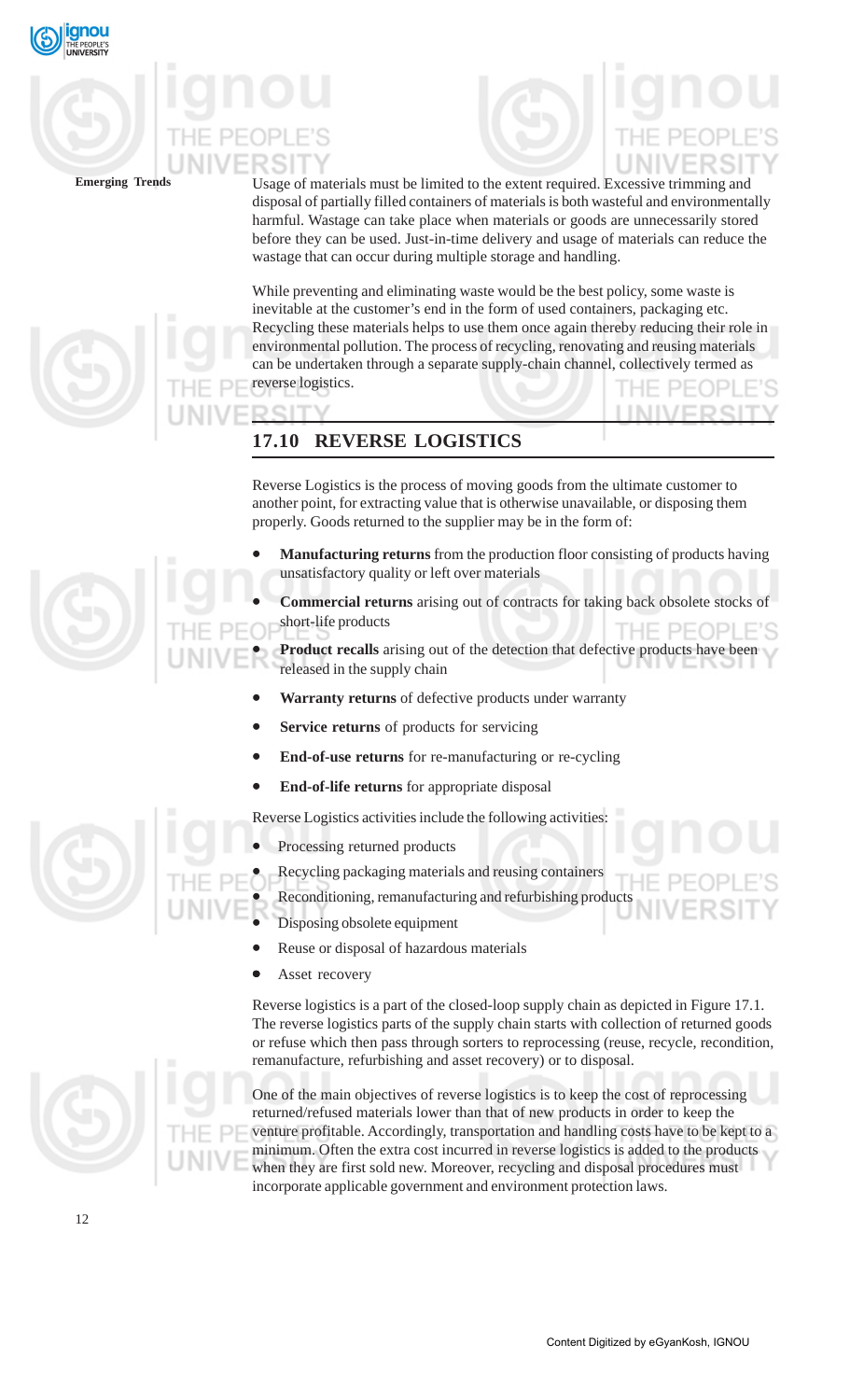



**Future Trends and Issues**

At most companies, returns are primarily managed through a series of disconnected and paper-intensive processes. As a result, it takes the average company between 30 and 70 days to get a returned product back into the market, including return transportation, repair or refurbishing, and redistribution to the customer or market. Moreover, both companies and customers have limited visibility into the returns process. In fact, a manufacturer frequently finds out about a return only after it lands on the receiving dock.

Long reverse logistics cycles are harmful for products that have short lifecycles such as high-tech products that can lose up to half their value in a single business quarter. Moreover, Internet-based sales have increased the incidence of returns to around 60%. Delays and lack of visibility into the reverse logistics process can result in lost sales, customer dissatisfaction and inventory carrying costs.



Web-based applications are being developed that focus on automating and streamlining the process and information flows associated with returns management, These application connect customers, collectors, manufacturers, and carriers while providing much needed visibility into, and control over, the returns process. This can help suppliers maintain customer satisfaction levels.

## **17.11 WORLD CLASS SUPPLY CHAIN**

World-class supply chains are capable of providing better value to customers than the competition while remaining financially healthy and environment friendly. They would be differentiated by the excellent quality of service that they provide to the customers. Their activities would be value driven, they would be responsive to customers and continuous learning, improvement and innovation would be their hallmark.

13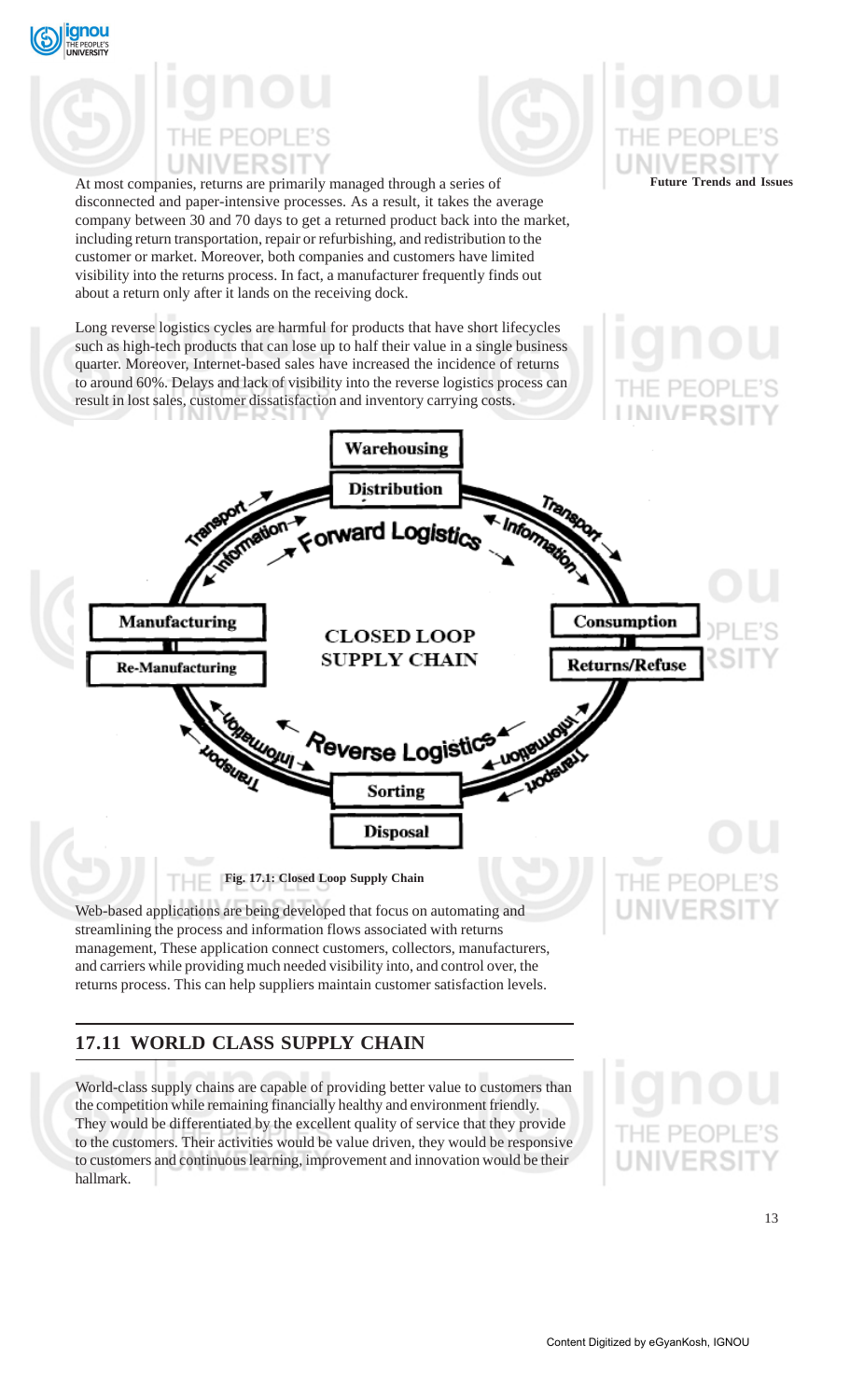

**Emerging Trends** Their employees would be empowered to think and act like owners and would go to any extent to keep their customers delighted. They would be provided with the right environment, management support and training to ensure excellent performance. They would be fully involved and happy to meet organizational objectives.

> World-class supply chain service providers would have a proactive management that is balanced and consistent. Their management would be based on facts and analyzed data. Activities and processes across the supply chain would be seamlessly integrated with the help of IT, which would also be employed to assist decision-making, reducing waste and remaining flexible. They would undertake a systems approach to management. The leadership would establish unity of purpose and provide direction to the organization. They would create an environment that provides continuous challenge and rewards tied to performance and fair opportunities for growth.

They would collaborate and maintain strategic alliances with suppliers based on ethics, honesty, professionalism and a win-win philosophy that can lead towards combined growth of all the players involved in the supply chain.

Examples of some companies providing world-class services in the supply chain are Federal Express (Inventory Control), British Telecom (Billing and Collection), Xerox (Customer Service), Caterpillar (Information Systems), Wall-Mart (Logistics), Honda (Purchasing), 3M (Supplier Management) and L. Bean (Warehousing and Distribution). Managers and researchers agree that providing world-class services can prove to be a sustainable strategy in the long run.

## **17.12 SUMMARY**

 $\Box$ C

 $D1$ 

Effective management of large and complex supply chains necessitates the implementation of new strategies in the ever-changing market space in the future. Keeping customers satisfied and happy by delivering greater value than the competitor would be the prime concern of organizations in the coming years. Supply chains having smooth product and information flow can continue to compete and grow in the market space.

Strategic alliances among channel partners can be one way of enhancing supply chain effectiveness. Collaborative strategies like VMI, RSP etc. are gaining momentum. Companies can outsource supply chain services to third party and fourth party logistics companies in order to focus on their core-competencies. Information technology and the Internet have become indispensable for adding value to traditional supply chain services.

Nations around the world are working towards the implementation of environment friendly supply chain activities. Reverse logistics closes the supply chain and can contribute to environmental protection and conservation.

## **17.13 SELF ASSESSMENT EXERCISES**

- 1) What are the advantages of collaboration among members in the supply chain?
- 2) How can vendor managed inventory contribute to supply chain effectiveness?
- 3) "In this era of outsourcing, third party logistics can add value to existing supply chains." Explain this statement with examples.

What are advantages of fourth party logistics over third party logistics?